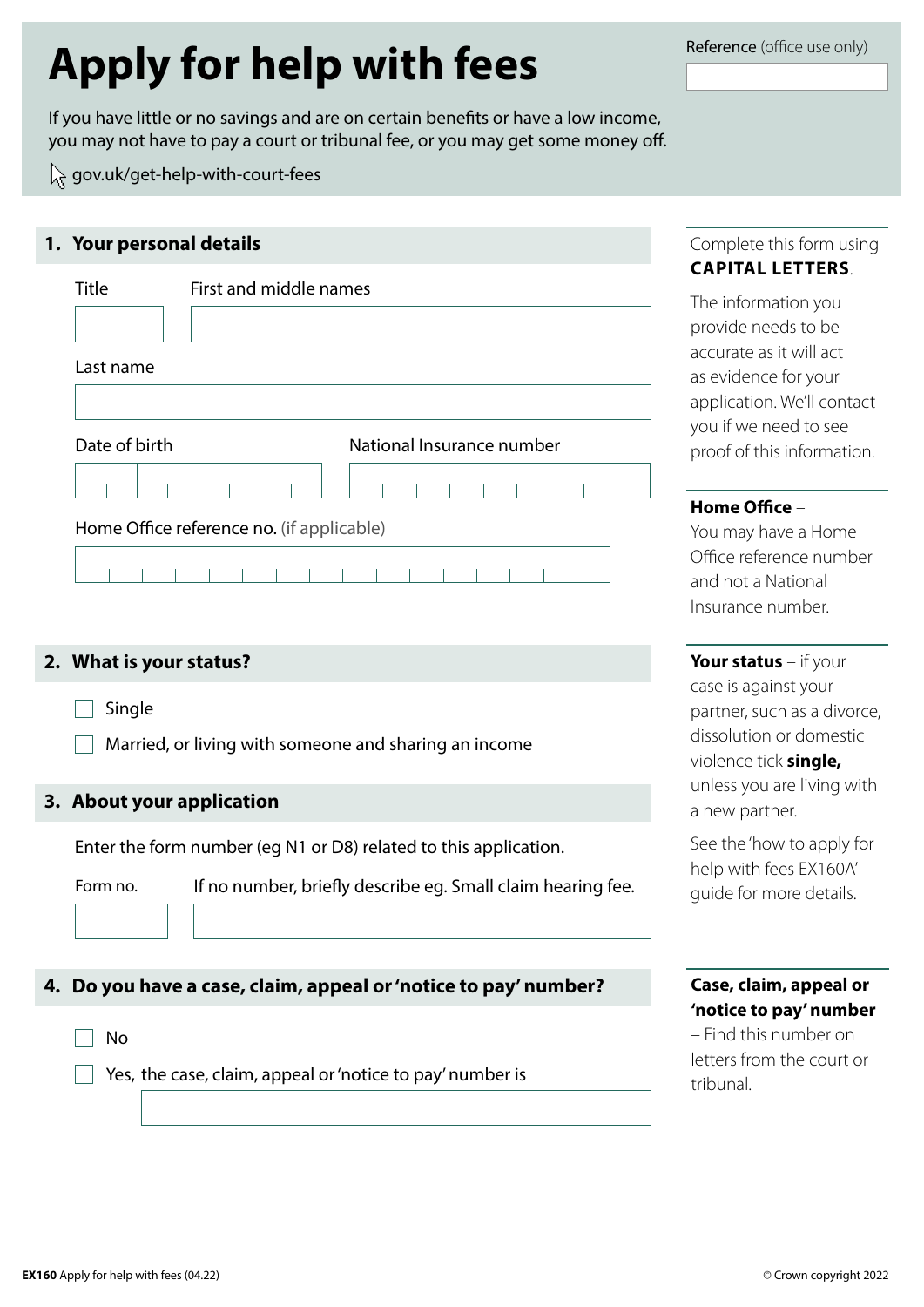| 5. Are you paying a fee for a probate case?                                                           | <b>Probate</b> - These cases                                                                                                      |  |
|-------------------------------------------------------------------------------------------------------|-----------------------------------------------------------------------------------------------------------------------------------|--|
| No<br>Yes, the name of the deceased is                                                                | are usually about the<br>property and belongings<br>of someone who has died.                                                      |  |
| Date of death                                                                                         |                                                                                                                                   |  |
| 6. Have you already paid the fee?                                                                     | <b>Refunds</b> – You can apply                                                                                                    |  |
| No                                                                                                    | for a refund for a fee paid<br>in the last 3 months.                                                                              |  |
| Yes, the fee was paid on                                                                              | If you're applying for a<br>refund, answer questions<br>7 to 12 about your<br>circumstances at the                                |  |
| 7. How much do you have in savings and investments?<br>(including your partner if you have one)       | time you paid the fee and<br>include proof of payment.                                                                            |  |
| Less than £3,000 $\rightarrow$ go to question 9<br>£3,000 or more<br>$\rightarrow$ go to question 8   |                                                                                                                                   |  |
| 8. Are you (or your partner) 61 or over?                                                              |                                                                                                                                   |  |
| No. How much do you have in savings and investments?<br>(including your partner if you have one)<br>£ | <b>Savings</b> - Include all<br>savings and investments,<br>such as ISAs or capital<br>value from additional<br>property you own. |  |
| Yes. How much do you have in savings and investments?<br>(including your partner if you have one)     | If you have £16,000 or<br>more then you won't                                                                                     |  |
| Less than £16,000<br>£16,000 or more                                                                  | be able to get help with<br>your fees. See the 'how to<br>apply for help with fees                                                |  |

EX160A' guide for more details.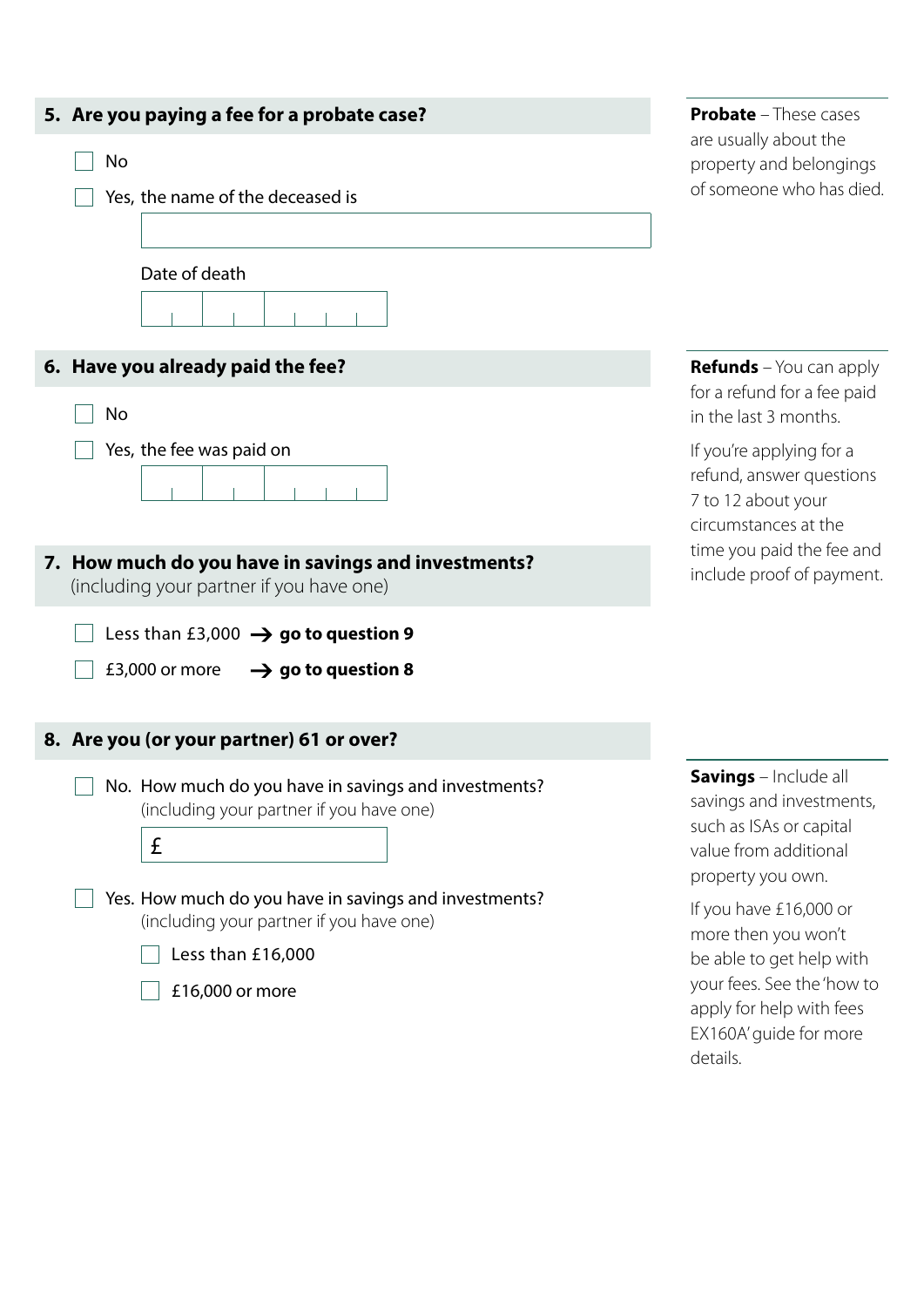|  |  |  |  |  | 9. Do you receive any of the benefits listed below? |
|--|--|--|--|--|-----------------------------------------------------|
|--|--|--|--|--|-----------------------------------------------------|

- Income-based Jobseeker's Allowance not contribution-based JSA
- Income-related Employment and Support Allowance not contribution based ESA
- Income Support
- Universal Credit (and you're earning less than £6,000 a year)
- Pension Credit (guarantee credit) not savings credit

No  $\rightarrow$  go to question 10

Yes  $\rightarrow$  go to question 13

| 10. Do you or your partner have any children living with you?                                                    |  |  |
|------------------------------------------------------------------------------------------------------------------|--|--|
| No<br>Yes, $ $<br>children                                                                                       |  |  |
| 11. Do you or your partner have any other children that you<br>support financially through maintenance payments? |  |  |
|                                                                                                                  |  |  |

No Yes, children **Benefits** – If you're receiving any of these benefits, you're likely to get help with your fees.

We'll contact the Department for Work and Pensions to confirm that you are (or were) getting one of these benefits.

If it is a shared benefit in your partner's name, you will need to provide a copy of the shared benefit notice.

**Children** – A child is a person under 16 years old and up to 19 if in fulltime education.

If you answered Yes to Questions 10 or 11, please ensure any Child Benefit, Child Tax Credit or income maintenance payments for them are included in Question 12.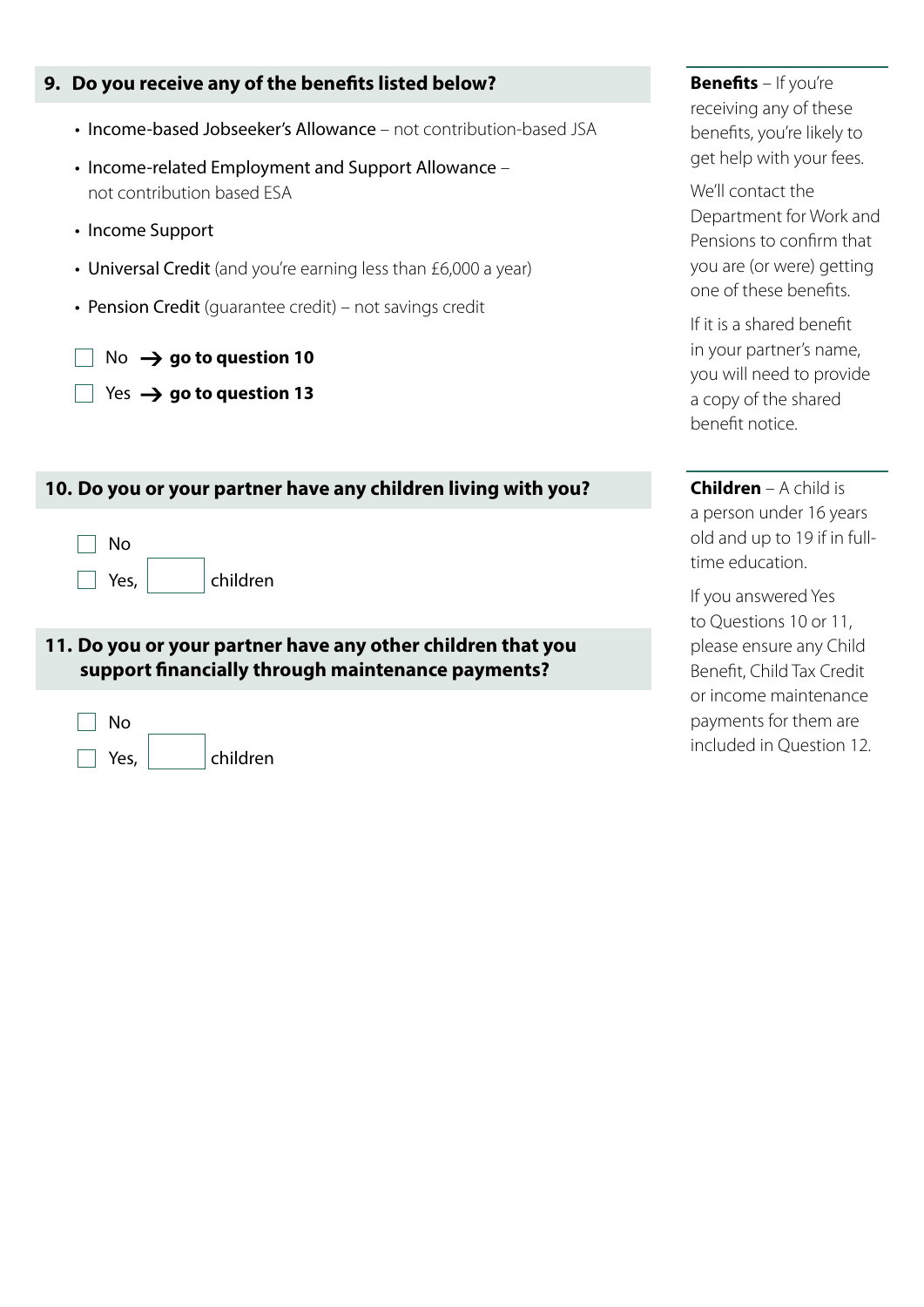# **12. What was last month's income, before tax and National Insurance?**

(including your partner if you have one)

| Some benefits <b>shouldn't be included</b> – eg. Carer's Allowance,<br>Housing Benefit or childcare element of Working Tax Credit. |                        |                                       |
|------------------------------------------------------------------------------------------------------------------------------------|------------------------|---------------------------------------|
| See the full list in the 'how to apply for help with fees EX160A' guide.                                                           | Last month's<br>income | Your partner's last<br>month's income |
| Wages (before tax and National Insurance deductions)                                                                               | £                      | £                                     |
| <b>Child Benefit</b>                                                                                                               | £                      | £                                     |
| <b>Working Tax Credit</b>                                                                                                          | £                      | £                                     |
| <b>Child Tax Credit</b>                                                                                                            | £                      | £                                     |
| Maintenance payments                                                                                                               | £                      | £                                     |
| Contribution-based Jobseekers Allowance (JSA)                                                                                      | £                      | £                                     |
| Contribution-based Employment and Support Allowance (ESA)                                                                          | £                      | £                                     |
| Universal Credit (and you are earning more than £6,000 a year)                                                                     | £                      | £                                     |
| Pensions (state, work and private)                                                                                                 | £                      | £                                     |
| Rent from anyone living with you                                                                                                   | £                      | £                                     |
| Rent from other properties you own                                                                                                 | £                      | £                                     |
| Other income (please state):                                                                                                       | £                      | £                                     |
| Last month's total income                                                                                                          | £                      | £                                     |

If you say you have no income in the table above, please tell us how you support yourself.